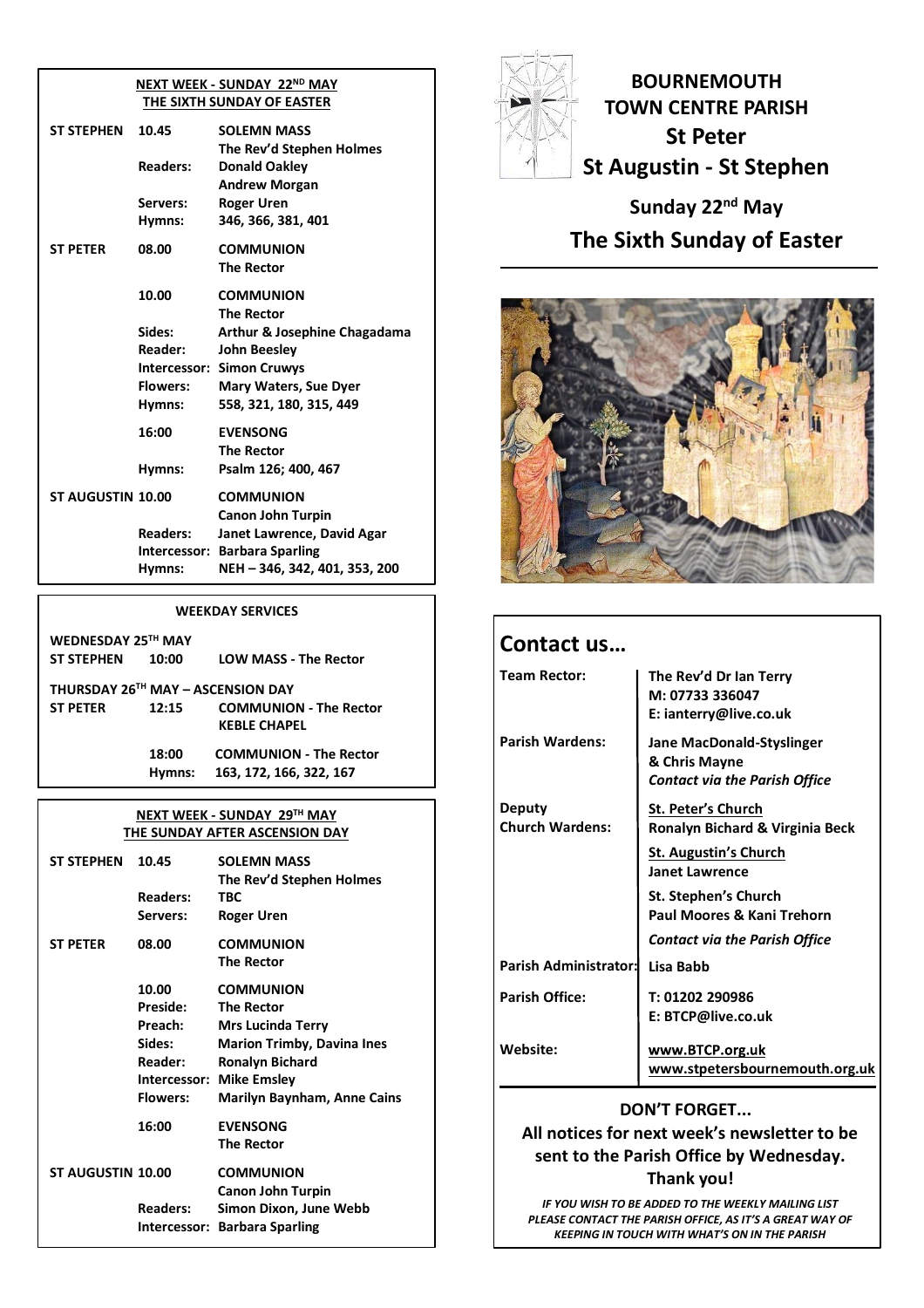## *YOUR PRAYERS ARE ASKED FOR:*

*St Augustin: Maureen Page St. Stephen: Jo Hollis, Ray Farleigh, Malcolm Warwick St Peter: Alison Mallows, Avril Humphries, Margaret Shillabeer, Rosemary Larkin, Val Spence*

## THE BOURNEMOUTH FOOD BANK (BFB)

*Thank you to everyone who has kindly donated so far to provide essential supplies for families in need. Having visited them again this week, they were so grateful to all who donated. Bringing just one item each week, bought whilst you're shopping, would be so helpful, as that would provide them with over 100 items from BTCP each week. So, please 'BRING A TIN OR TWO TO CHURCH' each week and give to your wardens/sides team or leave them in the special box after the main Sunday service and I will collect the donations and drop them to the FoodBank each Monday.*

*They currently need (Items in bold are URGENTLY NEEDED):*

- *TINNED FISH / Tinned meat / TINNED VEGETABLES*
- *Tinned soup / Pasta sauce / Peanut Butter*
- *TINNED FRUIT / Puddings (jelly, rice pudding, custard, sponge pudding and Angel Delight*
- *Breakfast biscuits/cereal bars / savoury snacks*
- *FRUIT JUICE / squash / UHT Milk / Tea / Coffee*

*Alternatively, people who would like to help can donate money into the [Bournemouth Foodbank Appeal.](https://nam12.safelinks.protection.outlook.com/?url=https%3A%2F%2Fwww.crowdfunder.co.uk%2Fp%2Fbournemouth-foodbank-2022&data=04%7C01%7C%7C212885be1b334a861b9608da0c100908%7C84df9e7fe9f640afb435aaaaaaaaaaaa%7C1%7C0%7C637835560261523418%7CUnknown%7CTWFpbGZsb3d8eyJWIjoiMC4wLjAwMDAiLCJQIjoiV2luMzIiLCJBTiI6Ik1haWwiLCJXVCI6Mn0%3D%7C3000&sdata=0kwllR%2FVKpXiq23Zee%2BQMNvELUcjJoK8%2B%2Be%2BVn%2Fn9gQ%3D&reserved=0)*

## CHURCH PASTORAL CARE VISITING TEAMS

*Ian is re-establishing the church pastoral care groups. To find out more & discover if God might be calling you to this ministry, contact Lucinda [\(lucindaterry@hotmail.co.uk\)](mailto:lucindaterry@hotmail.co.uk) or Sue Francis (sueannsport@yahoo.co.uk) & they will meet you for a chat about what is involved. They will also be running a short training course. There has already been encouraging response to this opportunity.*

CHRISTIAN AID WEEK 2022 - SAT 15TH - SAT 21ST MAY



*Beverley Wheeler will be grateful to receive your donations through the special envelopes, which will be available again this Sunday. See Bev or hand it to a warden, sidesperson or to Lisa in the Parish Office asap. Your support is vital, so thank you!*

### ST PETER'S SUNDAY SCHOOL

*Can you spare a Sunday or two each month to help the new team that is coming together to help with re-establishing the Sunday School during the main Sunday morning service each week, it would make a difference to the growing number of young people attending church each week. Simply email [ianterry@live.co.uk](mailto:ianterry@live.co.uk)*

### *'UNDERSTANDING THE SCRIPTURES'*

*Richard Lambert has updated his three-volume book (£10 per copy) to help us all better understand the Bible (& Quran). The three volumes cover: What are the scriptures? How were the scriptures produced? & What do the scriptures mean? Packed full of interesting facts, he is donating all proceeds to the church, so pop along to Marion's Bookstall in St Peter's to pick up your copies! Or emai[l btcp@live.co.uk](mailto:btcp@live.co.uk)*

### SIDESPERSON TEAM - VOLUNTEERS NEEDED

*Are you able to help for an hour or two once a month? It is not an onerous task to hand out the service booklets and give a friendly greeting as the folk arrive & then gather them in afterwards. No experience necessary - full training given, plus you are never on your own. If you want to find out more with no obligation, please just get in touch with John Slade at: [john.slade@sladesproperty.co.uk](mailto:john.slade@sladesproperty.co.uk)*

## WELCOME

Welcome to St Peter's, St Stephen's & St Augustin's. Please make yourself known to one of our Sides People or Duty Warden and we hope you will feel at home with us. Children are very welcome - ask for the Sunday School & crèche at St Peter's. And accessible facilities are available (ask to be directed by a Sides-person). All welcome. Please stay on for a cup of tea!

## *REGULAR FEATURES IN BTCP*

**PRAYER GROUP** *– Keble Chapel, St. Peter's Church.*  Usually takes place on the 3<sup>rd</sup> Monday of the month at *7.30pm. All welcome. Contact Tim Moorhouse (*07733 536626*) or Ian Terry (07733 336047) for details.*

**TUESDAY CLUB (Card & Board Games)** – *Takes place every Tuesday, 2pm, in the South Vestry, St. Augustin's Church. All welcome. Just come along and join in or contact Julie Gavin on 01202 556759.*

**WEDNESDAY LUNCHTIME RECITALS** – *Takes place every Wednesday, 12.45pm, St Peter's Church from February to mid-December. Entry is FREE and Parry's Café is open for a light lunch, snacks, hot & cold drinks, cakes and much more!*

**ST AUGUSTIN'S MONTHLY COFFEE MORNING** *– First Thursday of the month, from 10am-11.30am, in the church annexe. For more information, contact Roger or Jackie Uren or Lisa in the Parish Office[: btcp@live.co.uk](mailto:btcp@live.co.uk)*

**ST PETER'S RINGERS** *– Practice night Thursday evenings from 7.30pm-9.00pm and regular ringing and social events with other Bournemouth towers. Existing ringers and new learners very welcome, full training available. Please contact our Tower Captain, Peter Murdock-Saint at: [stpetersringers@gmail.com](mailto:stpetersringers@gmail.com)*

**BIBLE STUDY GROUP** – Downstairs meeting room, St Peter's Church, *every Saturday at 12pm. The group is now studying the book of Daniel with some eye-catching revelations about the aims & purposes of Christ! All welcome. Just come along or contact Richard Lambert: 07404 608603.*

**FRIDAY LUNCHTIME JAZZ** – *Takes place last Friday each month, 1-2pm, St Peter's Church. Entry is FREE and Parry's Café is open for a light lunch, snacks, hot & cold drinks, cakes and much more!*

**ST STEPHEN'S ORGAN RECITAL SERIES** - *These begin again on Saturday 2nd April at 11am and are then on the first Saturday of each month from June through to December.*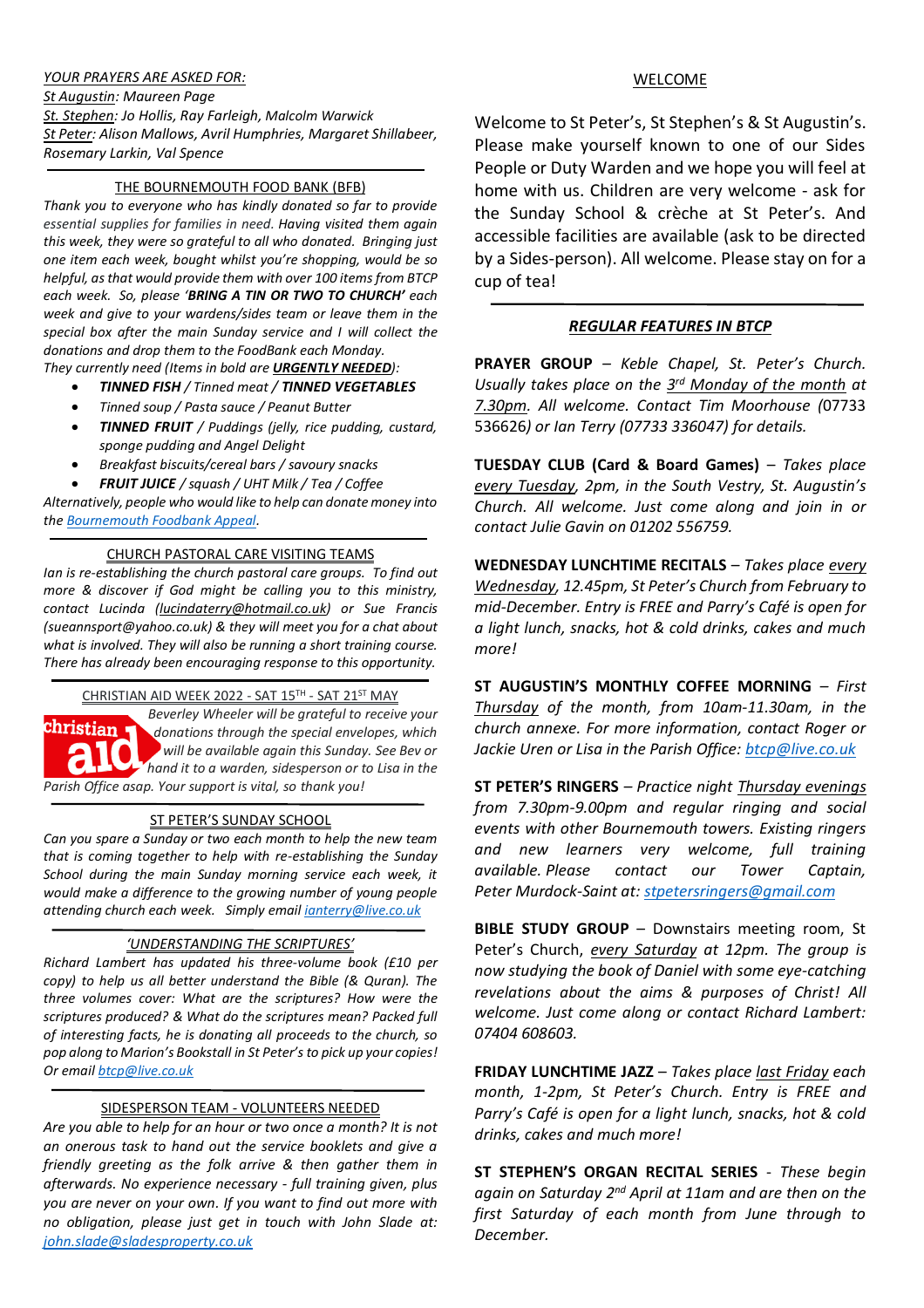#### CHRISTIAN AID WEEK 2022 - SAT 15TH - SAT 21ST MAY

WEDNESDAY 25TH MAY - LUNCHTIME CONCERT *tbc - St Peter's Church, 1.15-1.45pm. FREE Admission, Parry's Café OPEN*

WEDNESDAY 25TH MAY - LUNCHTIME CONCERT *- St Peter's Church, 1.15-1.45pm. FREE Admission, Parry's Café OPEN*

FRIDAY 27TH MAY - UNFORTUNATELY THERE IS NO LUNCHTIME JAZZ, SWING & BLUES TODAY DUE TO A FUNERAL TAKING PLACE

# SATURDAY 28 TH MAY - THE LONDON ORIANA CHOIR CONCERT *-*

*St Peter's Church warmly welcomes this critically acclaimed choir, with their performance beginning at 6pm.Proceeds are all in aid of the Bournemouth HealthBus so please come to support this worthy charity. Doors & Bar OPEN from 5.30pm. Tickets available on the door or in advance vi[a londonoriana.com](http://londonoriana.com/)*



WEDNESDAY 1ST JUNE - LUNCHTIME CONCERT *- St Peter's Church, 1.15-1.45pm. Sam Hanson performing - Keyboard. FREE Admission, Parry's Café OPEN*

# THURSDAY 2ND JUNE - CELEBRATION PLATINUM JUBILEE LUNCH



St Augustin's Church Annexe, 1pm, with pre-lunch drinks from 12.30pm. The new Mayor and Mayoress will also be joining us for this Celebratory Coronation Chicken Jubilee 2-course Lunch. Tickets only £8.

To book, contact Roger/Jackie Uren or Janet Lawrence, before 31<sup>st</sup> May, Spaces are limited so don't miss marking this momentous occasion.

SATURDAY 4TH JUNE - ORGAN RECITALS SERIES 2022 - *St Stephen's Church, 11am. Second monthly organ recital of 2022, featuring Dr David Price (Portsmouth Cathedral). Doors open at 10.30am with refreshments served before each performance. Admission is FREE, although donations always welcome!*

## SUNDAY 5TH JUNE

JUBILEE THANKSGIVING EVENSONG

*St Peter's Church, 4pm, We shall also formally welcome the in-coming Mayor and Mayoress of Bournemouth, Cllr Bob and Mrs June Lawton.* 



*This celebration service is one not to be Missed on such a momentous occasion. All welcome. Parking will be very limited.*

WEDNESDAY 8TH JUNE - LUNCHTIME CONCERT *- St Peter's Church, 1.15-1.45pm. FREE Admission, Parry's Café OPEN*

WEDNESDAY 15TH JUNE - LUNCHTIME CONCERT *- St Peter's Church, 1.15-1.45pm. Verity Joy - soprano, Music Scholar, BU. FREE Admission, Parry's Café OPEN*

FRIDAY 17TH & SATURDAY 18TH JUNE - BOURNEMOUTH'S GOT TALENT SHOW FINALS *- The Rotary Club of Bournemouth has decided to postpone this event until the autumn, so watch this space for more details to come or check out rcbtalentcomp on Facebook/Instagram or talk to Virginia Beck in church.* 

## SATURDAY 18TH JUNE - ST STEPHEN'S CHURCH COFFEE

MORNING *- St Stephen's Church, 10.30am. Unlock your inner Mary Berry and offer to bake a cake – please let Diana or Carol know. Donations of prizes for the raffle also needed. All welcome!*



WEDNESDAY 22ND JUNE - LUNCHTIME CONCERT *- St Peter's Church, 1.15-1.45pm. FREE Admission, Parry's Café OPEN*

FRIDAY 24TH JUNE - LUNCHTIME JAZZ, SWING & BLUES - *St Peter's Church, 1-2pm. Performer to be confirmed. FREE entry. Parry's Café OPEN*

WEDNESDAY 29TH JUNE - LUNCHTIME CONCERT *- St Peter's Church, 1.15-1.45pm. FREE Admission, Parry's Café OPEN*

SATURDAY 2ND JULY - ORGAN RECITALS SERIES 2022 *- St Stephen's Church, 11am, featuring our own Sean Tucker! Doors open at 10.30am with refreshments served before each performance. Admission is FREE though donations welcome!*

SUNDAY 3<sup>RD</sup> JULY - ORDINATION OF DR ROB SAWDY AS DEACON *- Winchester Cathedral, 10am. All welcome to come along and support Rob! Contact Ian Terry if you want to join the luncheon party he is organising near the cathedral - [ianterry@live.co.uk](mailto:ianterry@live.co.uk)*

### **MONDAY 4TH JULY - ST PETER'S DCC MEETING** *- 6pm*

## **WEDNESDAY 6TH JULY - ST STEPHEN'S DCC MEETING** *- 11am*

WEDNESDAY 6TH JULY - LUNCHTIME CONCERT *- St Peter's Church, 1.15-1.45pm. FREE Admission, Parry's Café OPEN*

### **THURSDAY 7TH JULY - ST AUGUSTIN'S DCC MEETING** *- 10am*



SUNDAY 10TH JULY - THE WYCOMBE CHOIR & ORCHESTRA CONCERT *St Peter's Church, 7.30pm-9pm. A wide-ranging repertoire with something for everyone to enjoy. FREE Admission. Doors open 7pm and Parry's Café & Bar OPEN* throughout, serving a range of refreshments.

**MONDAY 11TH JULY - PCC MEETING** *- St Peter's Church, 6pm*

#### <u>TUES 12™ - SAT 16™ JULY</u> THE ST PETER'S JAZZ WEEK

**July 2022**  $19:30$ 

*St Peter's Church. A variety of acts across the week beginning on Tuesday 12th with the Wycombe Jazz & Concert Bands and finishing up on Saturday 16th with our beloved Zoot Money & Al Kirtley. Many performances will be FREE entry & Parry's Café will be open throughout. Look out for full details coming soon…*

WEDNESDAY 20TH JULY - LUNCHTIME CONCERT *- St Peter's Church, 1.15-1.45pm. FREE Admission, Parry's Café OPEN*

WEDNESDAY 27TH JULY - LUNCHTIME CONCERT SPECIAL *- St Peter's Church, 1.15-2.15pm. We are welcoming the London Youth Wind Band who will be performing an hour-long classical selection. The band is made up from some of the best young performers across London, so we are set for a real treat. FREE Admission, Parry's Café OPEN*

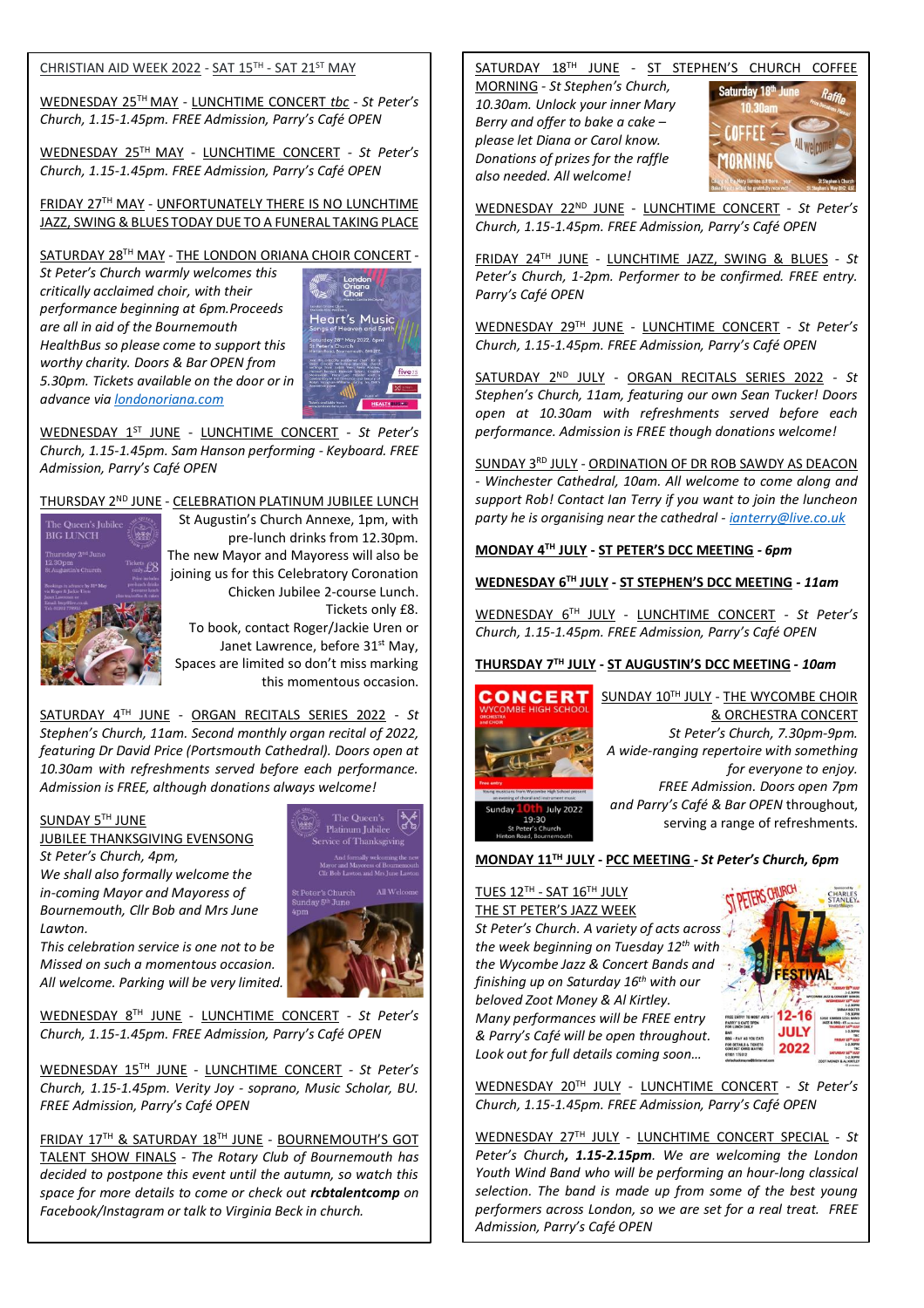## *COLLECT*

*God our redeemer, you have delivered us from the power of darkness and brought us into the kingdom of your Son: grant, that as by his death he has recalled us to life, so by his continual presence in us he may raise us to eternal joy; through Jesus Christ your Son our Lord, who is alive and reigns with you, in the unity of the Holy Spirit, one God, now and for ever. Amen*

## Acts 16.9–15

During the night Paul had a vision: there stood a man of Macedonia pleading with him and saying, 'Come over to Macedonia and help us.' When he had seen the vision, we immediately tried to cross over to Macedonia, being convinced that God had called us to proclaim the good news to them.

We set sail from Troas and took a straight course to Samothrace, the following day to Neapolis, and from there to Philippi, which is a leading city of the district of Macedonia and a Roman colony. We remained in this city for some days. On the sabbath day we went outside the gate by the river, where we supposed there was a place of prayer; and we sat down and spoke to the women who had gathered there. A certain woman named Lydia, a worshipper of God, was listening to us; she was from the city of Thyatira and a dealer in purple cloth. The Lord opened her heart to listen eagerly to what was said by Paul. When she and her household were baptised, she urged us, saying, 'If you have judged me to be faithful to the Lord, come and stay at my home.' And she prevailed upon us.

### Revelation 21.10,22 – 22.5

And in the spirit he carried me away to a great, high mountain and showed me the holy city Jerusalem coming down out of heaven from God.

I saw no temple in the city, for its temple is the Lord God the Almighty and the Lamb. And the city has no need of sun or moon to shine on it, for the glory of God is its light, and its lamp is the Lamb. The nations will walk by its light, and the kings of the earth will bring their glory into it. Its gates will never be shut by day - and there will be no night there. People will bring into it the glory and the honour of the nations. But nothing unclean will enter it, nor anyone who practises abomination or falsehood, but only those who are written in the Lamb's book of life.

Then the angel showed me the river of the water of life, bright as crystal, flowing from the throne of God and of the Lamb through the middle of the street of the city. On either side of the river is the tree of life with its twelve kinds of fruit, producing its fruit each month; and the leaves of the tree are for the healing of the nations. Nothing accursed will be found there anymore.

But the throne of God and of the Lamb will be in it, and his servants will worship him; they will see his face, and his name will be on their foreheads. And there will be no more night; they need no light of lamp or sun, for the Lord God will be their light, and they will reign for ever and ever.

### John 14.23–29

Jesus answered him, 'Those who love me will keep my word, and my Father will love them, and we will come to them and make our home with them. Whoever does not love me does not keep my words; and the word that you hear is not mine but is from the Father who sent me.

'I have said these things to you while I am still with you. But the Advocate, the Holy Spirit, whom the Father will send in my name, will teach you everything, and remind you of all that I have said to you. Peace I leave with you; my peace I give to you. I do not give to you as the world gives. Do not let your hearts be troubled, and do not let them be afraid. You heard me say to you, "I am going away, and I am coming to you." If you loved me, you would rejoice that I am going to the Father, because the Father is greater than I. And now I have told you this before it occurs, so that when it does occur, you may believe.

> *or* John 5.1–9

After this there was a festival of the Jews, and Jesus went up to Jerusalem.

Now in Jerusalem by the Sheep Gate there is a pool, called in Hebrew Beth-zatha, which has five porticoes. In these lay many invalids - blind, lame, and paralysed. One man was there who had been ill for thirty-eight years. When Jesus saw him lying there and knew that he had been there a long time, he said to him, 'Do you want to be made well?' The sick man answered him, 'Sir, I have no one to put me into the pool when the water is stirred up; and while I am making my way, someone else steps down ahead of me.' Jesus said to him, 'Stand up, take your mat and walk.' At once the man was made well, and he took up his mat and began to walk.

Now that day was a sabbath.

### *POST COMMUNION PRAYER*

*God our Father, whose Son Jesus Christ gives the water of eternal life: may we thirst for you, the spring of life and source of goodness, through him who is alive and reigns, now and for ever. Amen*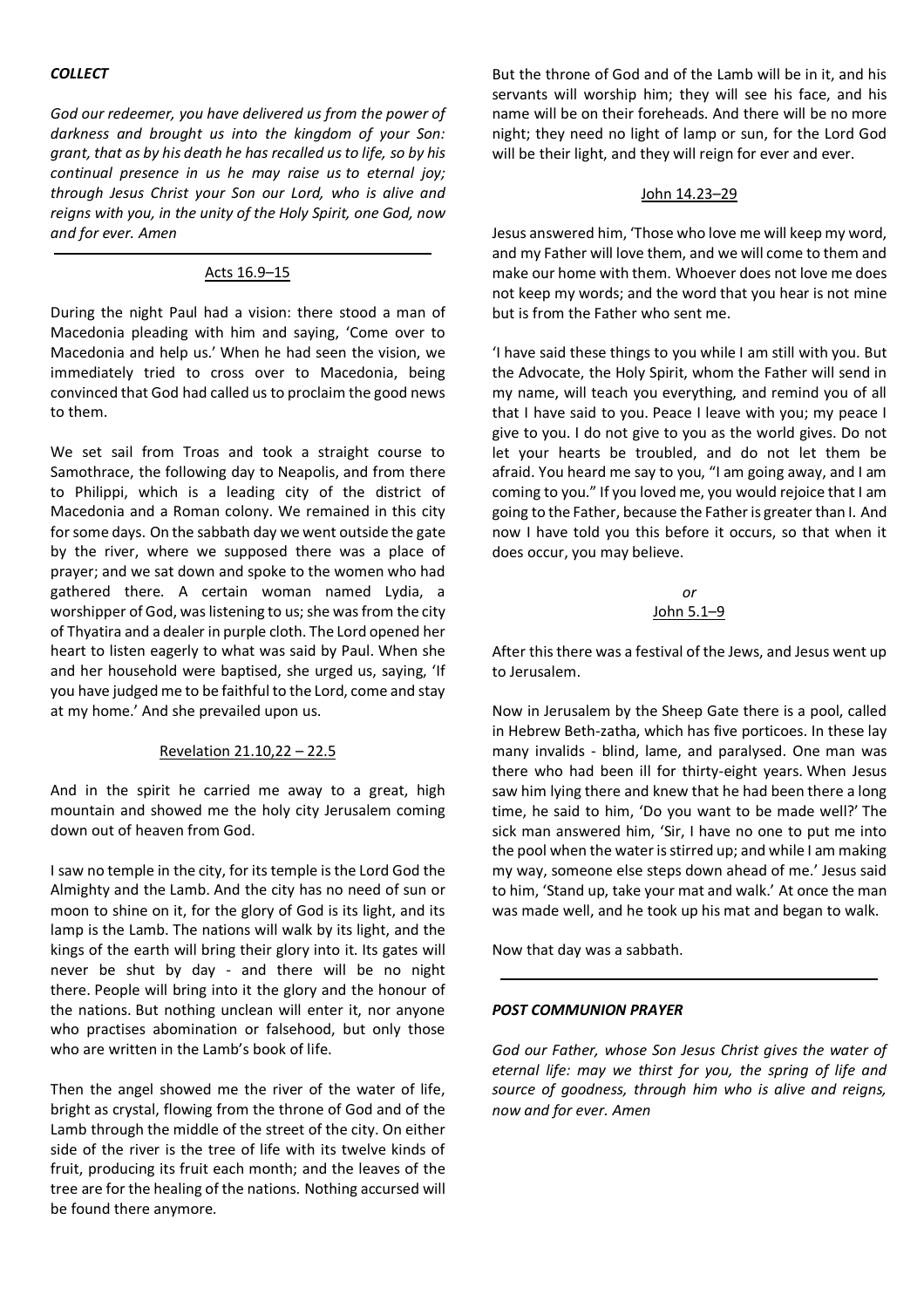Dear Friends,

#### **SAFEGUARDING**

Earlier this year, I did the course which regularly 'updates' my *Incumbent's Safeguarding training*. All the updates have been useful. This goes back to the mid-1990s, when Safeguarding (known in those days as Child Protection) was first a specific item of awareness and training. I was Rector of Bisley and West End, near Woking, and I led a Guildford Diocesan team that visited Deanery Synods and Clergy Chapters to facilitate discussions about child protection, so that awareness of best practice might be enhanced. I was also very aware of safeguarding matters as p/t Chaplain of HMP Coldingley. My Child Protection awareness was raised to a whole new level in the six years that I was Hereford Diocesan Director of Education, and then, for a short and hugely, indeed inordinately, demanding time I was Designated Safeguarding Lead for St Edmund's School, Canterbury, dealing with an average of three issue each week. As a Parish Priest, mercifully, specific issues are less frequent than in schools (though I am the designated safeguarding governor for Bournemouth Collegiate School), and we have an excellent team of BTCP safeguarding officers, headed by Suzi Daver (picture), our BTCP DSL. Suzi writes:

*"Are you being consistently presented to others in a poor way, which harms your reputation and damages your confidence? Are you being taken advantage of? Do you feel pressurised to do or say things? Do you feel treated badly? Are you lonely, isolated and/or need pastoral support? The BTCP Safeguarding Team are here for you, to provide guidance & assistance, striving for a safe, valued & respected church community. Our Team are only an email or call away, any time of the day [safeguarding@btcp.org.uk](mailto:safeguarding@btcp.org.uk) or 07545 350470" Suzi - Designated Safeguarding Lead*

Each church also has its own safeguarding officer, who is the first port of call for ID checks for applying for enhanced safeguarding clearance – as all PCC and DCC members must do, please.

St Peter's: Neil Bichard St Augustin's: Ros Atkin St Stephen's: Sean Tucker

If you have any concerns in relation to any child, young person or vulnerable adult who might be at risk, or, indeed, if you feel that you might be at risk in any of the ways outlined above by Suzi, please, don't hesitate to ask for a friendly chat with Suzi, Neil, Ros, Sean or me, or summarise your concern on the Parish safeguarding email: [safeguarding@btcp.org.uk](mailto:safeguarding@btcp.org.uk) Your concern will always be treated with sensitivity and kept appropriately confidential, completely within our safeguarding team, which includes Jackie Rowlands and Andy Symes, representing Winchester Diocese.

The Archbishop of Canterbury commends safeguarding as a vital priority for the Church of England:

"Safeguarding is at the heart of our Christian faith. We are all made unique and in the image of

God. Jesus came that we might have life and have it in abundance (see John 10.10).

'Safeguarding' means the action the Church takes to promote a safer culture in all our churches. In order to achieve this we need to do a lot of hard work. We will promote the welfare of children, young people and adults. We will work to prevent abuse from occurring. We will seek to protect those who are at risk of being abused and respond well to those who have been abused. We will take care to identify where a person may present a risk to others, and offer support to them whilst taking steps to mitigate such risks.

The Church will take appropriate steps to maintain a safer environment for all. In order to do this we must be obedient to Christ who placed a child in the midst of his disciples and encourages us all to be childlike in our faith (see Matthew 18.1-5). So we must practise fully and positively a

ministry to all children, young people and adults, and respond sensitively and compassionately to their needs in order to help."

#### **Service of Thanksgiving for HM the Queen and to welcome our new Mayor and Mayoress of Bournemouth**

St Peter's has a traditional role in Bournemouth as Civic Church, and so I am delighted that we shall have the opportunity of **formally welcoming the in-coming Mayor and Mayoress of Bournemouth,** Cllr Bob and Mrs June Lawton, at **4pm Choral Evensong on Sunday, 5th June.** At this service we shall happily combine welcoming the new Mayor and Mayoress with a hearty **Thanksgiving for the Platinum Jubilee of HM the Queen.** This is a service not to be missed and absolutely everybody will be welcome – just arrive early and, if necessary, park in one of the many car parks that are within easy walking distance of the church.

The new Mayor and Mayoress will also be joining us for a **Celebratory Coronation Chicken Jubilee Lunch at 12.30 at St Augustin's Church Annexe, on Thursday, 2nd June**. Please see Roger or Jackie Uren or Janet Lawrence to book your tickets or call 01202 778935. Tickets need to be purchased by 31<sup>st</sup> May.